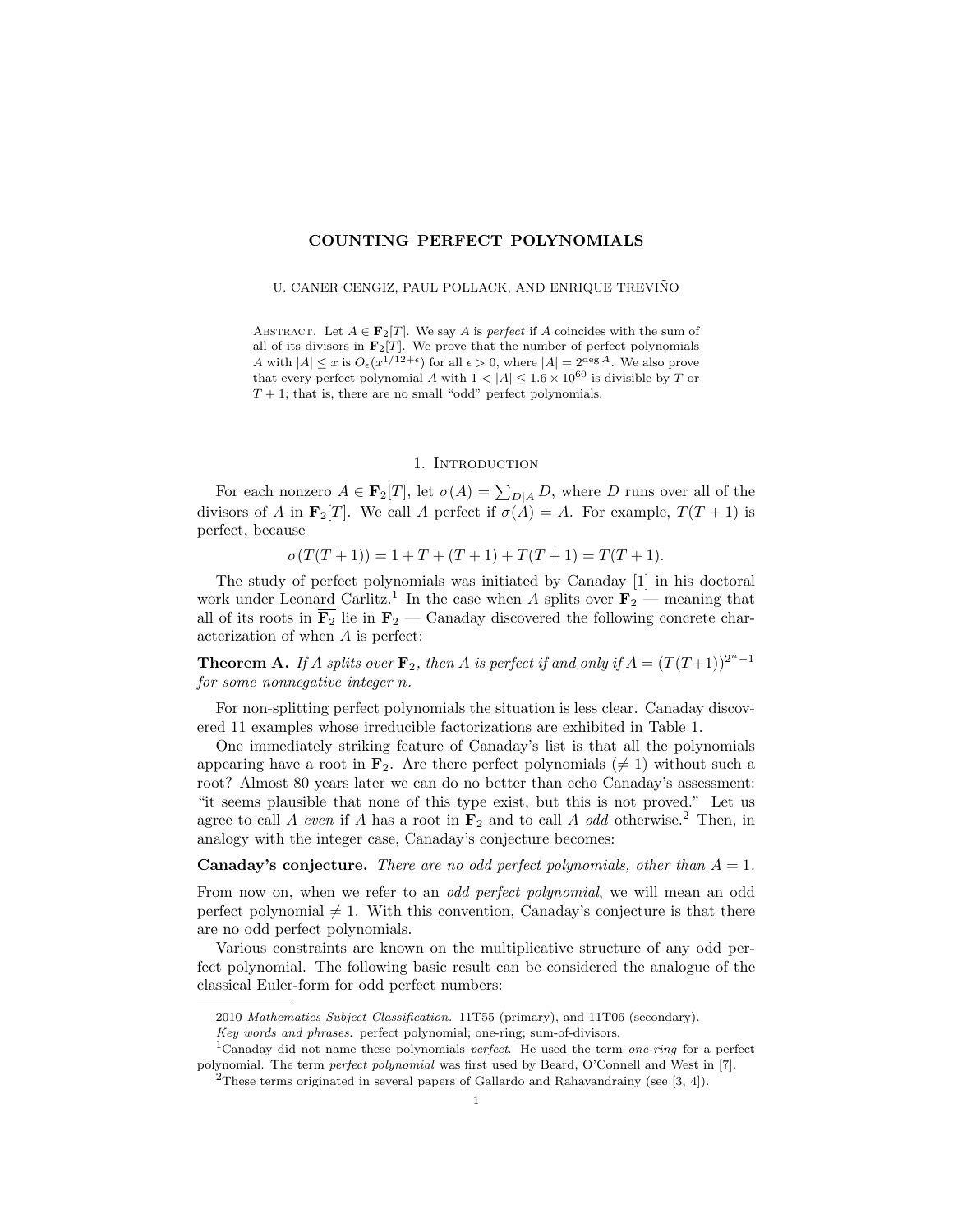| Degree                                                                | <b>Factorization into Irreducibles</b>                    |
|-----------------------------------------------------------------------|-----------------------------------------------------------|
| 5                                                                     | $T(T+1)^2(T^2+T+1)$                                       |
|                                                                       | $T^2(T+1)(T^2+T+1)$                                       |
| 11                                                                    | $T(T-1)^2(T^2+T+1)^2(T^4+T+1)$                            |
|                                                                       | $T^2(T+1)(T^2+T+1)^2(T^4+T+1)$                            |
|                                                                       | $T^3(T+1)^4(T^4+T^3+1)$                                   |
|                                                                       | $T^4(T+1)^3(T^4+T^3+T^2+T+1)$                             |
| 15                                                                    | $T^3(T+1)^6(T^3+T+1)(T^3+T^2+1)$                          |
|                                                                       | $T^6(T+1)^3(T^3+T+1)(T^3+T^2+1)$                          |
| 16                                                                    | $T^4(T+1)^4(T^4+T^3+1)(T^4+T^3+T^2+T+1)$                  |
| 20                                                                    | $T^4(T+1)^6(T^3+T+1)(T^3+T^2+1)(T^4+T^3+T^2+T+1)$         |
|                                                                       | $T^{6}(T+1)^{4}(T^{3}+T+1)(T^{3}+T^{2}+1)(T^{4}+T^{3}+1)$ |
| TABLE 1. Known nonsplitting perfect polynomials over $\mathbf{F}_2$ . |                                                           |

### Theorem B. An odd perfect polynomial is a square.

The proof of Theorem B is straightforward: if  $P^e$  is a unitary divisor of some odd perfect polynomial,<sup>3</sup> then both P and  $\sigma(P^e)$  are odd. In particular, both P and  $\sigma(P^e) = 1 + P + \cdots + P^e$  have constant term 1; this implies that e is even.

In [5], Gallardo and Rahavandrainy proved that an odd perfect polynomial has at least five distinct irreducible factors. In [3], they showed that an odd perfect polynomial that is a product of squares of distinct irreducibles has at least 10 distinct irreducible factors. Therefore, using Theorem B, we have:

**Theorem C.** If A is an odd perfect polynomial, then the number of irreducible factors of A, counted with multiplicity, is at least 12.

In the classical setting, Hornfeck & Wirsing showed [6] that there are  $O_{\epsilon}(x^{\epsilon})$ perfect numbers  $\leq x$ . We have not been able to do as well in the polynomial case. By combining the method of Hornfeck–Wirsing with the result of Theorem C, we prove:

**Theorem 1.1.** The number of perfect polynomials of norm  $\leq x$  is  $O_{\epsilon}(x^{\frac{1}{12}+\epsilon})$  for  $every \epsilon > 0.$ 

Here and throughout, the *norm of A*, abbreviated  $|A|$ , denotes the size of the quotient  $\mathbf{F}_2[T]/(A)$ . That is,  $|A| = 2^{\deg A}$  for each nonzero polynomial A.

The key ingredient in the proof of Theorem 1.1 is a polynomial analogue of a lemma of Hornfeck–Wirsing [6], which we prove in §3 (see Lemma 3.1 below). The statement of the lemma suggests an algorithm that can be used to search for perfect polynomials. In §6 we describe this algorithm and report on computations that prove the following two theorems.

**Theorem 1.2.** There are no odd perfect polynomials of degree  $\leq 200$ , i.e., there are no odd perfect polynomials of norm  $\leq 2^{200} \approx 1.6 \times 10^{60}$ .

**Theorem 1.3.** If A is a non-splitting perfect polynomial of degree  $\leq 200$ , then A is one of Canaday's polynomials in Table 1.

<sup>&</sup>lt;sup>3</sup>Recall that A is said to be a *unitary divisor* of M if  $M = AB$  with  $gcd(A, B) = 1$ ; in this case, we also write  $A \parallel M$ .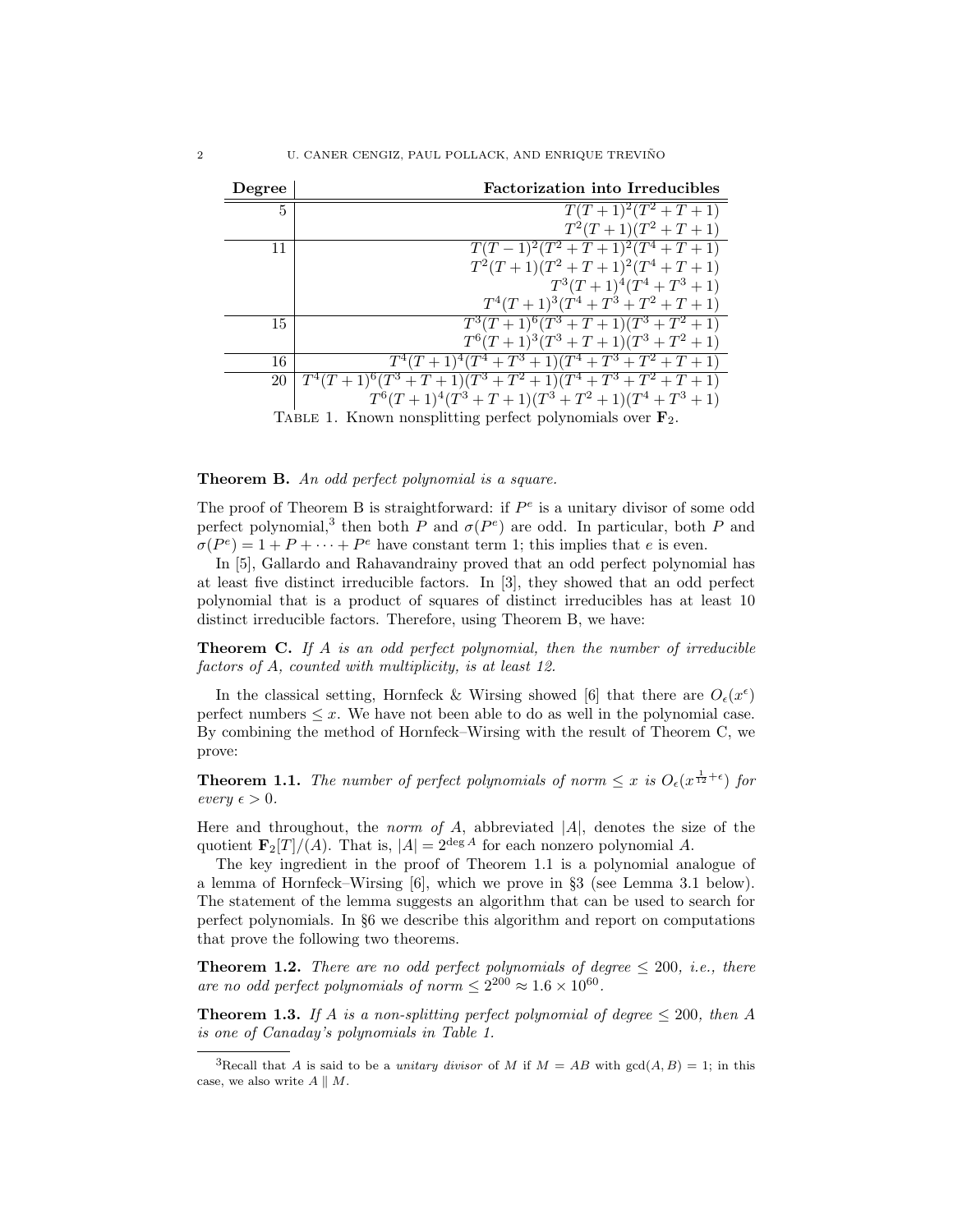#### 2. FACTS FROM ELEMENTARY PRIME NUMBER THEORY IN  $\mathbf{F}_2[T]$

We begin by defining a normalized prime counting function for  $\mathbf{F}_2[T]$  by

$$
\Pi(x) = \# \{ A \in \mathbf{F}_2[T] : |A| \le x, A \text{ irreducible} \}.
$$

The following lemma is a well-known consequence of a formula of Gauss. See, e.g., Exercises 3.26 and 3.27 in [8].

**Lemma 2.1.** For each positive integer d, the number  $\pi_2(d)$  of irreducibles  $A \in$  $\mathbf{F}_2[T]$  of degree d satisfies

$$
\frac{2^d}{d} - 2\frac{2^{d/2}}{d} \le \pi_2(d) \le \frac{2^d}{d}.
$$

From this we can quickly deduce the following analogue of Chebyshev's estimates in classical prime number theory.

**Lemma 2.2** (Chebyshev's prime counting bounds for  $\mathbf{F}_2[T]$ ).

$$
\Pi(x) \asymp x/\log x \quad \text{for } x \ge 2.
$$

Remark. Lemma 2.2, while sufficient for the present purposes, is quite crude. For more precise results, see for instance [10] and the references therein.

*Proof.* First note that  $\Pi(x) = \sum_{d \leq \log_2 x} \pi_2(d)$ . Using the upper bound in Lemma 2.1, and noting that the function  $t \mapsto 2^t/t$  is increasing for  $t \geq 2$ , we see that

$$
\Pi(x) \le \sum_{d \le \log_2 x} \frac{2^d}{d} \le 2 + \int_2^{\log_2 x + 1} \frac{2^t}{t} dt \le 2 + \int_2^{2x} \frac{1}{\log u} du \ll \frac{x}{\log x}.
$$

The proof for the lower bound is similar.

**Lemma 2.3.** Suppose  $x \ge 10$  and suppose y is such that

$$
\prod_{\substack{|P| \le y \\ P \text{ irreducible}}} |P| \le x.
$$

Then  $y \leq c_1 \log x$  for an absolute constant  $c_1 \geq 1$ .

*Proof.* If  $y \leq 2$  then the result is trivial. Otherwise we write the above inequality in the form  $\sum_{|P| \leq y, P}$  irreducible  $\log |P| \leq \log x$ . For each positive integer d, Lemma 2.1 implies that the number of irreducibles of degree d is  $\gg 2^d/d$  (with an absolute implied constant), and so reorganizing the irreducibles according to their degree we find that

$$
\log x \geq \sum_{|P| \leq y, \ P \text{ irreducible}} \log |P| \gg \sum_{\substack{2^d \leq y \\ d \geq 1}} d \frac{2^d}{d} = \sum_{\substack{2^d \leq y \\ d \geq 1}} 2^d \gg y.
$$

This proves the claim, modulo the hypothesis that  $c_1 \geq 1$ . But we can clearly increase  $c_1$  if necessary without affecting the truth of the lemma.  $\Box$ 

**Lemma 2.4.** Suppose  $x \ge 10$ . If the product of r irreducible polynomials in  $\mathbf{F}_2[T]$ has norm  $\leq x$  then  $r \leq c_2 \log x / \log \log x$  where  $c_2$  is an absolute constant.

*Proof.* Let  $c_1$  be the constant of Lemma 2.3, so that the product of the irreducibles of norm not exceeding  $2c_1 \log x$  exceeds x. Letting r' be the number of terms in that product we must have  $r \leq r'$ . But  $r' = \Pi(2c_1 \log x) \leq c_2 \log x / \log \log x$ , say, by Lemma 2.2.  $\Box$ 

$$
\sqcup
$$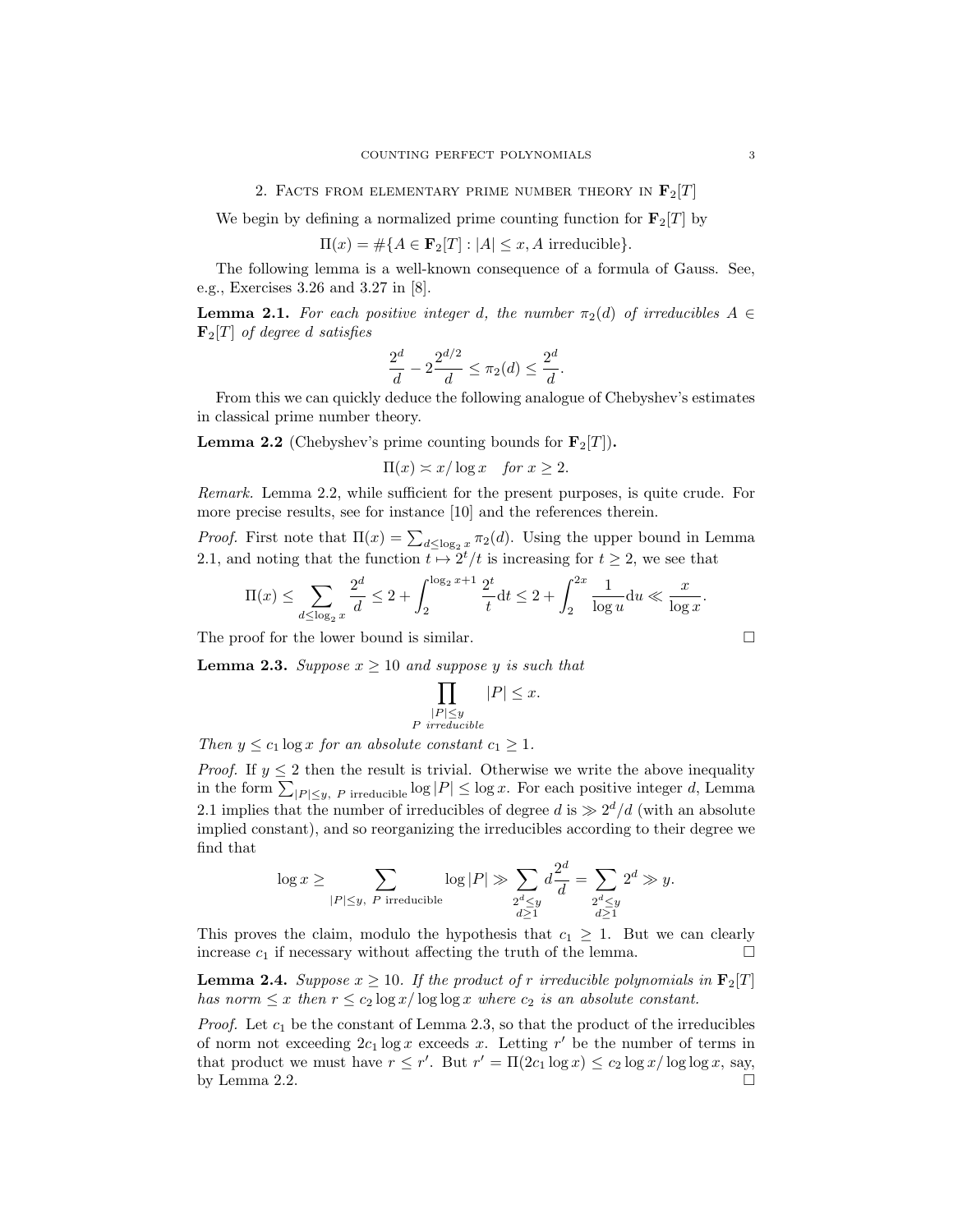3. The method of Hornfeck & Wirsing and our fundamental lemma

In this section we adapt the method of Hornfeck & Wirsing [6] to the polynomial setting.

**Lemma 3.1** (Fundamental lemma). Let  $M$  be a polynomial which is not perfect, and let  $k > 2$  be a fixed positive integer. Let  $x > 10$ . Then there exists a constant  $C_k$ depending only on k, as well as a set S depending only on M, k and x, of cardinality bounded by  $x^{C_k/\log \log x}$ , with the following property: if A is a perfect polynomial of  $norm \leq x$  for which

- (a) M is a unitary divisor of A: i.e.,  $A = MN$  with  $gcd(M, N) = 1$ , and
- (b)  $N = A/M$  is k-free, i.e.,  $P^k \nmid N$  for any irreducible polynomial P,

then A has a decomposition of the form  $M'N'$ , where

- (i)  $M'$  is an element of  $S$ ,
- (ii)  $M'$  and  $N'$  are unitary divisors of A,
- (iii) both factors  $M'$  and  $N'$  are perfect,
- (iv)  $N'$  is k-free,
- (v)  $M$  is a unitary divisor of  $M'$ .

*Proof.* Let A be a perfect polynomial with the properties of the lemma. Since  $M$  is not perfect,  $M \neq \sigma(M)$  and since M and  $\sigma(M)$  share the same degree, it must be that  $\sigma(M) \nmid M$ . It follows that there is an irreducible polynomial  $P_1$  which divides  $\sigma(M)$  to a higher power than that to which it divides M. Referring to the equation

$$
MN = A = \sigma(A) = \sigma(M)\sigma(N)
$$

we see that  $P_1$  divides N. Say  $P_1^{\alpha_1} \parallel N$ , where by the k-free hypothesis on N necessarily  $1 \leq \alpha_1 \leq k-1$ . Now define

$$
M_2 = MP_1^{\alpha_1}
$$
 and  $N_2 = N/P_1^{\alpha_1}$ .

If  $M_2$  is perfect then we stop here. Otherwise we see that A has the decomposition  $A = M_2N_2$  with  $M_2$  a non-perfect unitary divisor of A and  $N_2$  a k-free polynomial. But then we can repeat the above argument: if  $P_2$  is chosen as an irreducible dividing  $\sigma(M_2)$  to a higher power than that to which it divides  $M_2$ , we find that  $P_2^{\alpha_2} \parallel N$  for some  $1 \leq \alpha_2 \leq k-1$ . We then set

$$
M_3 := M_2 P_2^{\alpha_2}
$$
 and  $N_3 := N_2 / P_2^{\alpha_2}$ .

If  $M_3$  is perfect, then we stop, otherwise we continue in the same way until we reach a perfect  $M_r$ .

Let us check that if at this point we set  $M' := M_r$  and  $N' := N_r$ , then M' and  $N'$  have the five properties listed in the conclusion of the lemma. Properties (ii), (iv), (v) are straightforward to verify: indeed,  $M_i$  and  $N_i$  have the corresponding properties at every step of the algorithm. To see (iii) note that

$$
1 = \frac{\sigma(A)}{A} = \frac{\sigma(M'N')}{M'N'} = \frac{\sigma(M')}{M'} \frac{\sigma(N')}{N'}.
$$

Since  $M'$  is perfect, the first factor in the final expression is 1, and so its cofactor is also 1: that is,  $N'$  is also perfect.

It remains to check property (i), i.e., that  $M'$  can be chosen to belong to a small set S (depending only on  $M, k$  and x). This comes from a detailed analysis of our algorithm: observe that  $P_1$  can be chosen to depend only on M (e.g., we can take the irreducible divisor of  $M$  of largest degree which comes last lexicographically).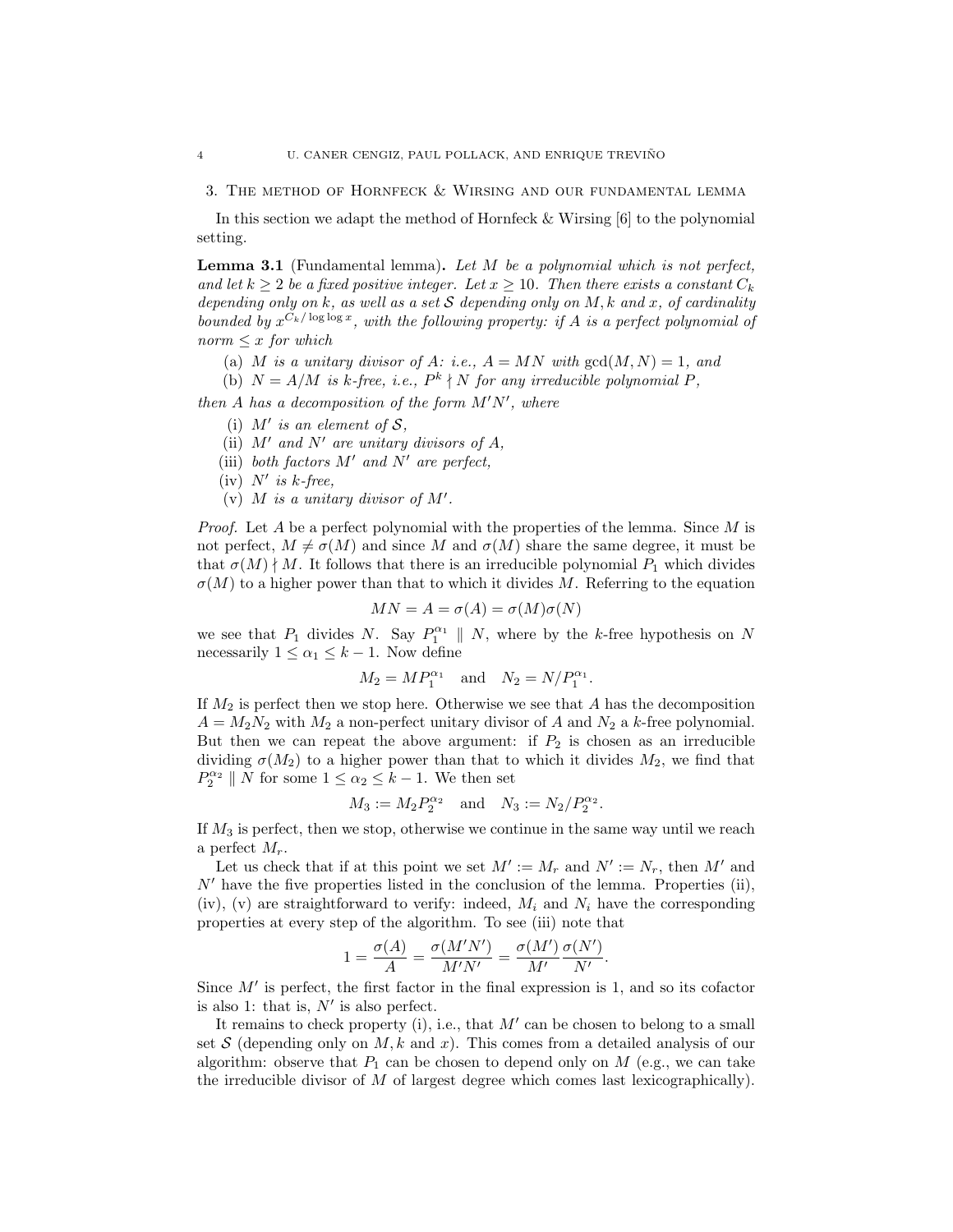There are  $k-1$  possibilities for  $\alpha_1$ , and after  $\alpha_1$  is determined, we know  $M_2$ . But then  $M_2$  is either perfect, and so we terminate the algorithm, or we choose an irreducible  $P_2$  as described above (which can be chosen to depend only on  $P_1$ and  $\alpha_1$ ). But then once we know  $\alpha_2$ , we know  $M_3$ , and so we know whether to terminate the algorithm or to continue (picking an irreducible  $P_3$ , which can be chosen to depend only on M,  $\alpha_1$  and  $\alpha_2$ ). If we continue in this way we find that  $M_r$  is determined completely by M and the sequence of exponents  $\alpha_1, \ldots, \alpha_{r-1}$ .

Let us now estimate the number of possibilities for this sequence. Every  $\alpha_i$ belongs to the  $(k-1)$ -element set  $\{1, 2, \ldots, k-1\}$ . Moreover, the polynomial N has norm  $\leq x$  but is divisible by the  $r-1$  distinct irreducibles  $P_1, \ldots, P_{r-1}$ . Lemma 2.4 implies that the length of the sequence  $\alpha_1, \ldots, \alpha_{r-1}$  is bounded by  $c_2 \log x / \log \log x$ . Piecing this together, we find that the number of possibilities for the exponent sequence (and hence for  $M'$ , as argued above) is

$$
\ll (\log x/\log\log x) \cdot (k-1)^{c_2 \log x/\log\log x}.
$$

(To see this bound, think of first choosing the length of the exponent sequence and then its elements.) This upper bound is at most  $x^{C_k/\log \log x}$  if  $C_k$  is chosen appropriately.  $\square$ 

#### 4. Bounding the number of indecomposable perfect polynomials

Definition. The nonconstant perfect polynomial A is called indecomposable if A has no nontrivial factorization as a product of two relatively prime perfect polynomials. Here nontrivial means that neither factor is 1.

Our strategy in the proof of Theorem 1.1 is to understand the distribution of indecomposable perfects and to piece this information together to get a picture of the distribution of all perfects. The first half of this is plan is implemented in this section; the latter half in §5.

We begin with some consequences of our fundamental lemma (Lemma 3.1).

Recall that a polynomial is called  $k$ -full if every irreducible in its prime decomposition appears to at least the kth power.

**Lemma 4.1.** Let  $k \geq 2$ . The number of k-full polynomials of norm  $\leq x$  is  $O(x^{1/k})$ . The implied constant depends on k.

Proof. We mimic the usual proof of the analogous bound in the rational setting. Suppose A is k-full. We claim that  $A = Q_1^k Q_2^{k+1} \cdots Q_k^{2k-1}$  for some nonzero polynomials  $Q_1, Q_2, \ldots Q_k$ . Indeed, suppose P is an irreducible divisor of A and  $P^r \parallel A$ . We may write  $r = km + i$  for some nonnegative integer m and some integer i satisfying  $0 \le i \le k - 1$ . Since A is k-full,  $r \ge k$ , and so  $m \ge 1$ . Therefore  $r = (k + i) + (m - 1)k$ , and  $P^r = P^{k+i}(P^{m-1})^k = U_1^{k+i}U_2^k$ . The claim follows.

Now let us count how many possible  $Q_1^k Q_2^{k+1} \dots Q_k^{2k-1}$  we can have under the constraint that the norm stays  $\leq x$ . Let  $U = Q_2^{k+1} Q_3^{k+2} \cdots Q_k^{2k-1}$ . Once U is fixed,  $Q_1$  is constrained to have norm  $\leq (x/U)^{1/k}$ , so that there are at most  $2(x/U)^{1/k}$ possibilities for  $Q_1$ . Therefore, the number of k-full polynomials of norm  $\leq x$  is bounded by

$$
2x^{1/k}\sum_{\left|Q^{k+1}_2Q^{k+2}_3\cdots Q^{2k-1}_k\right|\leq x}\frac{1}{\left|Q^{k+1}_2Q^{k+2}_3\cdots Q^{2k-1}_k\right|^{\frac{1}{k}}}\leq 2x^{1/k}\prod_{i=1}^{k-1}\sum_{Q}\frac{1}{\left|Q\right|^{\frac{k+i}{k}}},
$$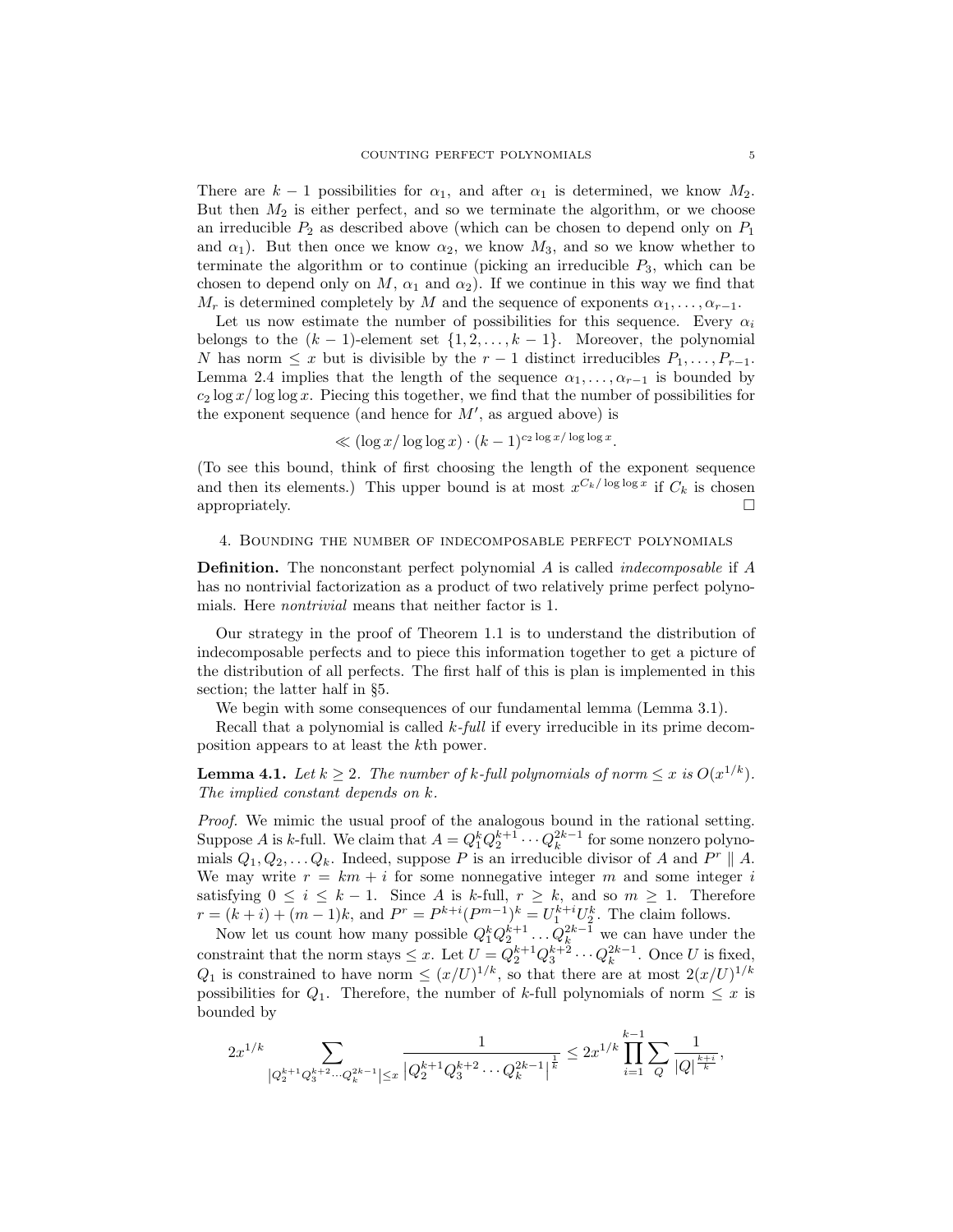where the final sums on Q are over all nonzero polynomials in  $\mathbf{F}_2[T]$ . Grouping terms of the same degree,

$$
\sum_{Q} \frac{1}{|Q|^{\frac{k+i}{k}}} = \sum_{d \geq 0} 2^d \cdot \frac{1}{(2^d)^{\frac{k+i}{k}}}.
$$

The sum on d is a convergent geometric series (for each i) and the result follows.  $\Box$ 

**Lemma 4.2.** For each  $k \geq 2$  the number of indecomposable perfect polynomials of norm  $\leq x$  which are not k-free is  $O(x^{1/k+\epsilon})$  for any fixed  $\epsilon > 0$ . The implied constant here may depend on k and  $\epsilon$ .

*Proof.* If A is any nonzero polynomial over  $\mathbf{F}_2$ , then A has a unique decomposition  $A = MN$ , where M is k-full, N is k-free and  $gcd(M, N) = 1$ . We apply this observation with  $A$  an indecomposable perfect polynomial which is not  $k$ -free; then by hypothesis  $M \neq 1$ .

We now fix a k-full  $M \neq 1$  with  $|M| \leq x$  and estimate the number of indecomposable perfect A of norm  $\leq x$  having M as their k-full part. For this to be the case, it is necessary and sufficient that  $A = MN$  where

- (i)  $M$  and  $N$  are coprime,
- (ii)  $N$  is  $k$ -free,
- (iii)  $MN$  is perfect,
- $(iv)$  MN is indecomposable,
- (v) MN has norm  $\leq x$ .

Suppose first that M is itself perfect. From (i) and (iii) we find that then N is also perfect. But then the indecomposability of  $A = MN$  (i.e., property (iv)) forces  $N = 1$ . Thus if M is perfect, there is only one choice for N, and so also only one choice for A.

Now suppose that  $M$  is not perfect. Then the hypotheses of Lemma 3.1 are satisfied for  $A = MN$ , and the lemma provides a decomposition

 $A = M'N'$ , where  $M \parallel M' \parallel A$ , and  $M', N'$  are both perfect,

and where M' is restricted to a set of size at most  $x^{C_k/\log \log x}$ . This is a factorization of A into coprime perfect polynomials, so that by (iv) either  $M' = 1$  or  $N' = 1$ . But  $M \mid M'$  and  $M \neq 1$ , so that we must have  $N' = 1$ . Hence  $A = M'$ , and so A itself is restricted to a set of size at most  $x^{C_k/\log \log x}$ .

Putting together the two cases and using Lemma 4.1, we see that the number of possibilities for A is certainly bounded by

$$
\sum_{\substack{|M| \le x \\ M \ k \text{-full}}} (1 + x^{C_k/\log \log x}) \ll x^{1/k} + x^{1/k + C_k/\log \log x} \ll x^{1/k + \epsilon}
$$
 for any  $\epsilon > 0$ .

**Lemma 4.3.** Let  $k \geq 2$  be an integer and let  $\epsilon > 0$ . The number of indecomposable perfect polynomials of norm  $\leq x$  with at least k irreducible factors, counted with multiplicity, is  $O(x^{1/k+\epsilon})$ . As before, the implied constant here may depend on both  $k$  and  $\epsilon$ .

Proof. By Lemma 4.2 we may add the assumption that the polynomials to be counted here are  $k$ -free. Let A be a polynomial satisfying all of the above hypotheses. Since A has norm not exceeding x and A has at least  $k$  irreducible factors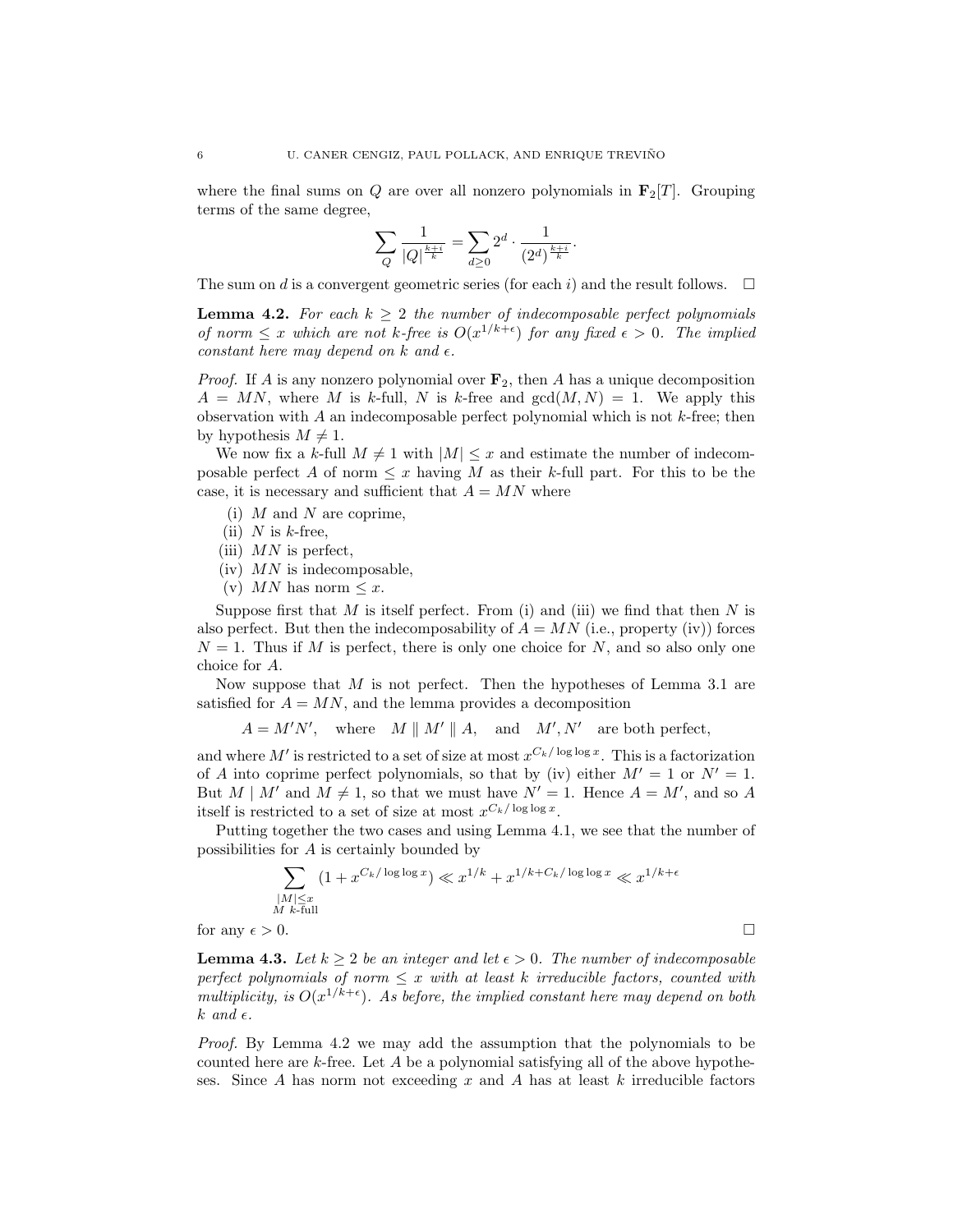(counted with multiplicity), A has an irreducible factor P of norm at most  $x^{1/k}$ . Since A is k-free, there are only  $O(1)$  possibilities for the exponent to which P occurs in A. Collecting these observations, we see that A has a unitary prime power divisor  $P^{\alpha}$  from a set of size  $\ll x^{1/k}$ . For each possibility for  $P^{\alpha}$ , we count the number of k-free indecomposable, perfect polynomials of norm  $\leq x$  which possess  $P^{\alpha}$  as a unitary divisor.

For this, apply Lemma 3.1 with  $M = P^{\alpha}$ . If A with  $|A| \leq x$  is k-free, perfect, indecomposable and possesses  $P^{\alpha}$  as unitary prime divisor, we obtain a factorization

$$
A = M'N'
$$
, where  $P^{\alpha} \parallel M' \parallel A$ , and  $M', N'$  are both perfect;

moreover, there are at most  $x^{C_k/\log \log x}$  possibilities for M'. As in Lemma 4.2, A being indecomposable implies that  $N' = 1$  and hence that  $A = M'$ , so that there are only  $x^{C_k/\log \log x}$  possibilities for A.

Summing over the  $\ll x^{1/k}$  possibilities for  $P^{\alpha}$ , we obtain  $\ll x^{C_k/\log \log x + 1/k}$ polynomials  $A$  as described in the lemma statement.

The preceding results imply a very satisfactory bound on the number of indecomposable even perfect polynomials:

Corollary 4.4 (Bound on the number of indecomposable even perfects). The number of indecomposable even perfect polynomials of norm  $\leq x$  is  $O_{\epsilon}(x^{\epsilon})$  for any  $\epsilon > 0$ .

*Proof.* Fix  $k \geq 2$  with  $\frac{1}{k} < \epsilon$ . By Lemma 4.3 there are  $O_{\epsilon}(x^{\epsilon})$  indecomposable perfect polynomials with at least  $k$  irreducible factors, counted with multiplicity. So we may restrict our attention to A with fewer than  $k$  irreducible factors. Since  $A$  is even,  $A$  has a unitary divisor  $M$  among

 $T, T^2, \ldots, T^{k-1}$  or  $(T+1), (T+1)^2, \ldots, (T+1)^{k-1}$ ,

and the quotient of A by this unitary divisor is k-free. Running through the  $O(k)$ possibilities for M, we find from the indecomposability of A and Lemma 3.1 that the number of possibilities for A is  $O(kx^{C_k/\log \log x}) = O_{\epsilon}(x^{\epsilon})$  $\Box$ 

Unfortunately, bounding the count of indecomposable odd perfect polynomials is not so simple, and this accounts for the imperfection in our Theorem 1.1. We introduce the following hypothesis, for each  $k = 1, 2, 3, \ldots$ :

**Hypothesis**  $O_k$ . For each  $\epsilon > 0$ , all but  $O_{\epsilon}(x^{\epsilon})$  odd perfect polynomials over  $\mathbf{F}_2$ of norm  $\leq x$  have at least k irreducible factors, counted with multiplicity.

Theorem C shows that Hypothesis  $O_{12}$  holds; in fact, the phrase "all but ..." in the statement of the Hypothesis can be replaced simply by "all." From Lemma 4.3 we deduce immediately the following result:

Corollary 4.5 (Bound on the number of odd indecomposables). Under Hypothesis  $O_k$ , the number of indecomposable odd perfect polynomials of norm  $\leq x$  is  $O_{k,\epsilon}(x^{1/k+\epsilon})$ . In particular, this number is unconditionally  $O_{\epsilon}(x^{1/12+\epsilon})$ .

## 5. Bounding the number of perfect polynomials

Lemma 5.1. Every perfect polynomial A has a factorization as a product of pairwise relatively prime indecomposable perfect polynomials. We allow the empty factorization when  $A = 1$ .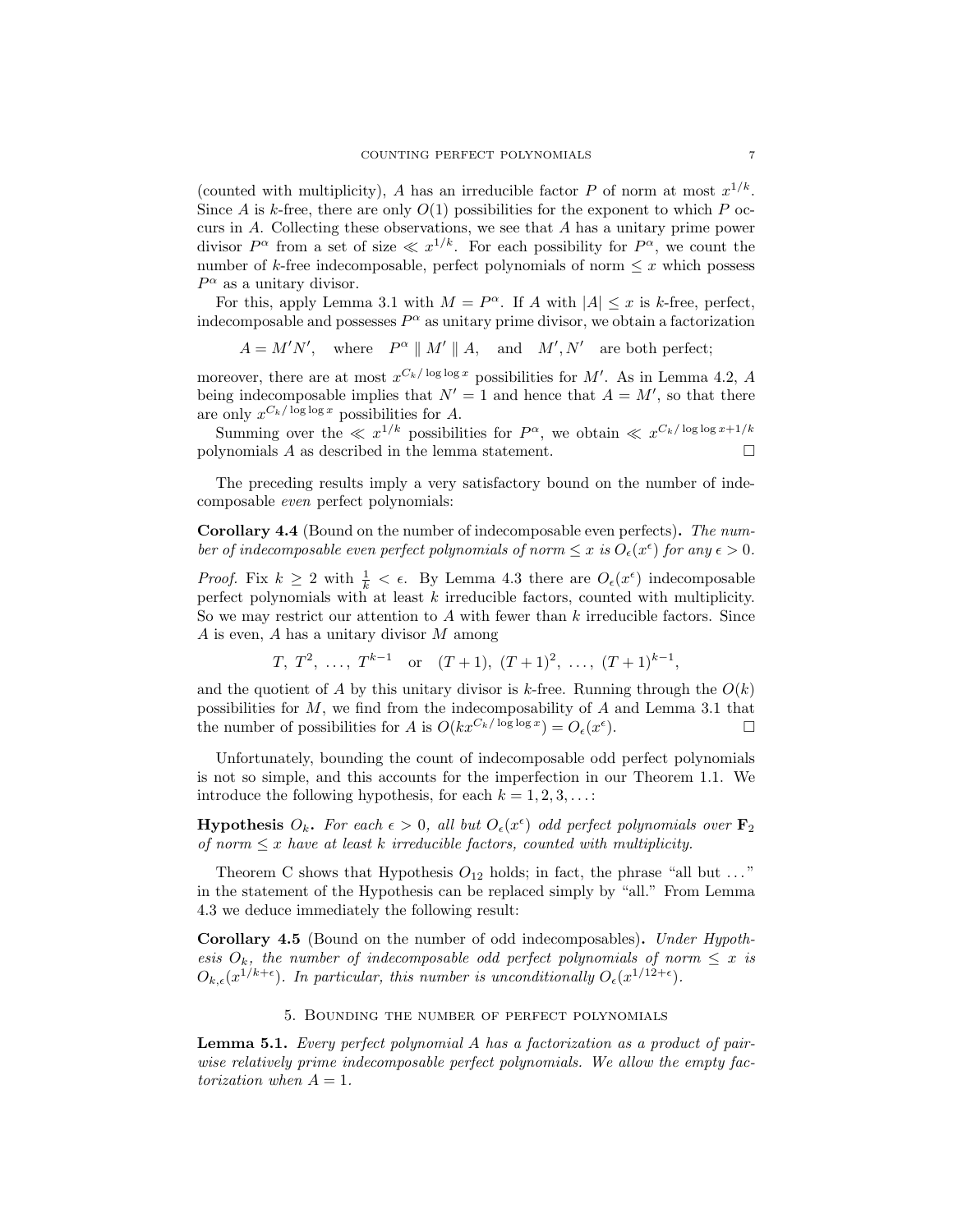*Proof.* The lemma is true when  $A = 1$ . If it fails for some nonconstant perfect polynomial, choose a counterexample A whose degree is as small as possible. Then A is not indecomposable itself, so that  $A = MN$  for some coprime perfect polynomials M and N with  $1 \leq \deg M$ ,  $\deg N < \deg A$ . But then both M and N can be written as a product of pairwise coprime indecomposable perfect polynomials. Concatenating their factorizations yields a decomposition of A into pairwise coprime indecomposables. This contradicts the choice of  $A$ .

We now prove Theorem 1.1 in a slightly more general guise.

**Theorem 5.2.** Suppose Hypothesis  $O_k$ . Then there are  $O_{k,\epsilon}(x^{1/k+\epsilon})$  perfect polynomials of norm  $\leq x$ . In particular, unconditionally there are  $O_{\epsilon}(x^{1/12+\epsilon})$  perfect polynomials of norm  $\leq x$ .

*Proof.* Let S be the set of indecomposable perfect polynomials and let  $S(x)$  be the corresponding counting function, i.e., the number of elements of  $S$  with norm bounded by x. By Corollaries 4.4 and 4.5, we have  $S(x) = O(x^{1/k + \epsilon/2})$  under Hypothesis  $O_k$ . Then partial summation yields

$$
\sum_{A\in\mathcal{S}}\frac{1}{|A|^{1/k+\epsilon}}=\int_1^\infty S(t)(1/k+\epsilon)\frac{1}{t^{1+1/k+\epsilon}}\,\mathrm{d} t\ll\int_1^\infty\frac{1}{t^{1+\epsilon/2}}\,\mathrm{d} t<\infty.
$$

Consequently, if  $\mathcal T$  denotes the set of all perfect polynomials,

$$
\sum_{M\in\mathcal{T}}\frac{1}{|M|^{1/k+\epsilon}}\leq \prod_{A\in\mathcal{S}}\left(1+\frac{1}{|A|^{1/k+\epsilon}}\right)\leq \exp\left(\sum_{A\in\mathcal{S}}\frac{1}{|A|^{1/k+\epsilon}}\right)<\infty.
$$

To see the first of these inequalities, expand out the product and recall that by Lemma 5.1 every perfect polynomial (element of  $\mathcal T$ ) can be written as a product of distinct indecomposables (elements of  $S$ ).

The convergence of  $\sum_{M \in \mathcal{T}} |M|^{-1/k - \epsilon}$  easily implies that the counting function  $T(x)$  of the perfect polynomials satisfies  $T(x) = O(x^{1/k + \epsilon})$ . Indeed, since  $1 \leq x/|M|$ for any polynomial M of norm  $\leq x$ , we have

$$
T(x) = \sum_{\substack{M \in \mathcal{T} \\ |M| \le x}} 1 \le \sum_{M \in \mathcal{T}} (x/|M|)^{\frac{1}{k} + \epsilon} \ll_{k,\epsilon} x^{\frac{1}{k} + \epsilon}.
$$

Remark. As explained on [2, p. 247], if there is a single odd perfect polynomial, then a plausible polynomial analogue of the Bateman–Horn conjecture from rational number theory implies that the number of odd perfect polynomials of norm not exceeding x is  $\gg x^{\delta}$ , for some constant  $\delta > 0$ . So — subject to this conjecture proving that the counting function of perfect polynomials is  $O_{\epsilon}(x^{\epsilon})$ , for all  $\epsilon > 0$ , is equivalent to showing that there are no odd perfect polynomials at all!

# 6. An algorithm for finding perfect polynomials inspired by the Hornfeck–Wirsing work

The proof of Lemma 3.1 suggests the following algorithm to search for indecomposable perfect polynomials below a given bound.

H.-W. Algorithm. Given a polynomial B and a stopping bound H, with deg  $B \leq H$ , the following algorithm (a) outputs only perfect polynomials A of degree  $\leq H$ having B as a unitary divisor, and (b) outputs every such A that is indecomposable.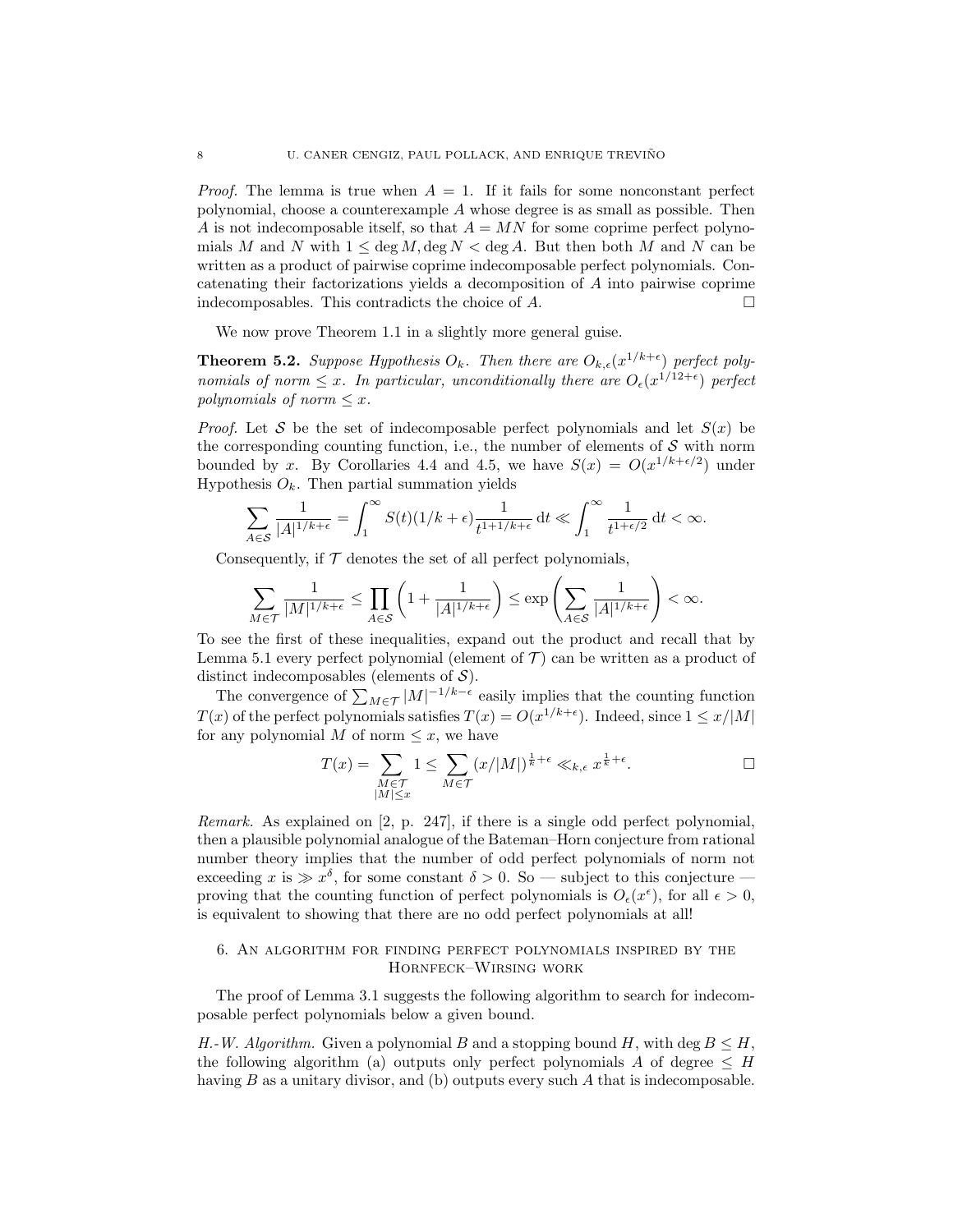- (i) Check if  $\sigma(B) = B$ . If yes, then output B and break.
- (ii) Compute  $D = \sigma(B)/\gcd(B, \sigma(B)).$
- (iii) If  $gcd(B, D) \neq 1$ , break.
- (iv) Let  $P$  be an irreducible factor of  $D$  of largest degree.
- (v) Recursively call the algorithm with inputs  $BP^k$  and stopping bound H, for all positive integers k with  $\deg(BP^k) \leq H$ .

To see that the algorithm works, suppose  $A$  is an indecomposable perfect polynomial with  $B \parallel A$ . Write  $A = BC$ , so that  $gcd(B, C) = 1$ . Then

$$
BC = A = \sigma(A) = \sigma(B)\sigma(C);
$$

hence,  $\sigma(B) \mid BC$ , and

$$
D = \frac{\sigma(B)}{\gcd(B, \sigma(B))} \mid C.
$$

Suppose that  $D = 1$ . Then B is perfect, and the algorithm outputs B and breaks. Note that this output is perfect, has  $B$  as a unitary divisor, and that if there is any indecomposable perfect polynomial having  $B$  as a unitary divisor, then it is B itself.

Suppose we do not break in (i) and continue on to (ii), (iii). If  $D$  has an irreducible factor in common with  $B$ , then this irreducible is a common factor of  $B$ and C, contradicting that  $gcd(B, C) = 1$ . So again we can stop, this time because no solution exists.

In the remaining case, take any irreducible factor  $P$  of  $D$ . (We specified above that  $P$  is chosen of largest degree for definiteness and to speed up the algorithm.) If  $P^e$  is the highest power of P dividing C, then A has the unitary divisor  $BP^e$ . Thus, we restart the algorithm with the inputs listed in step (v).

The algorithm is recursive, but guaranteed to terminate, since we are only searching for solutions up to height  $H$ .

Proof of Theorem 1.2. Since odd perfect polynomials are necessarily squares, we run a modified version of the algorithm, where instead of recursing over  $BP^k$  with  $deg(BP^k) \leq H$ , we recurse over  $BP^{2k}$  with  $deg(BP^{2k}) \leq H$ . We ran this modified algorithm with  $H = 200$  for all odd square polynomials  $B \neq 1$  of degree  $\leq 40$  (we did this by squaring each odd polynomial of degree in the interval  $[1, 20]$ . There was no output. The computation took roughly 6 hours with PARI/GP [9] running on a Core i7-6600U machine.

To see why this implies Theorem 1.2, assume for the sake of contradiction that there is an odd perfect polynomial A of degree  $d \leq 200$ . Since A has at least five distinct irreducible factors, A has a nonconstant unitary divisor B of degree  $\leq \frac{200}{5} = 40$ . Moreover, since A is an odd square, so is B. Since the algorithm produced no output, there are no odd perfect polynomials of degree  $d \leq 200$ .  $\Box$ 

The proof of Theorem 1.3 is similar. We begin by recalling two easy (known) results. The proofs are reproduced for the convenience of the reader.

**Lemma 6.1.** Let  $A \in \mathbf{F}_2[T]$ . Then:

- (i) The polynomial  $A(T)$  is perfect if and only if  $A(T + 1)$  is perfect.
- (ii) If  $A(T)$  is perfect, then T divides  $A \iff T + 1$  divides A.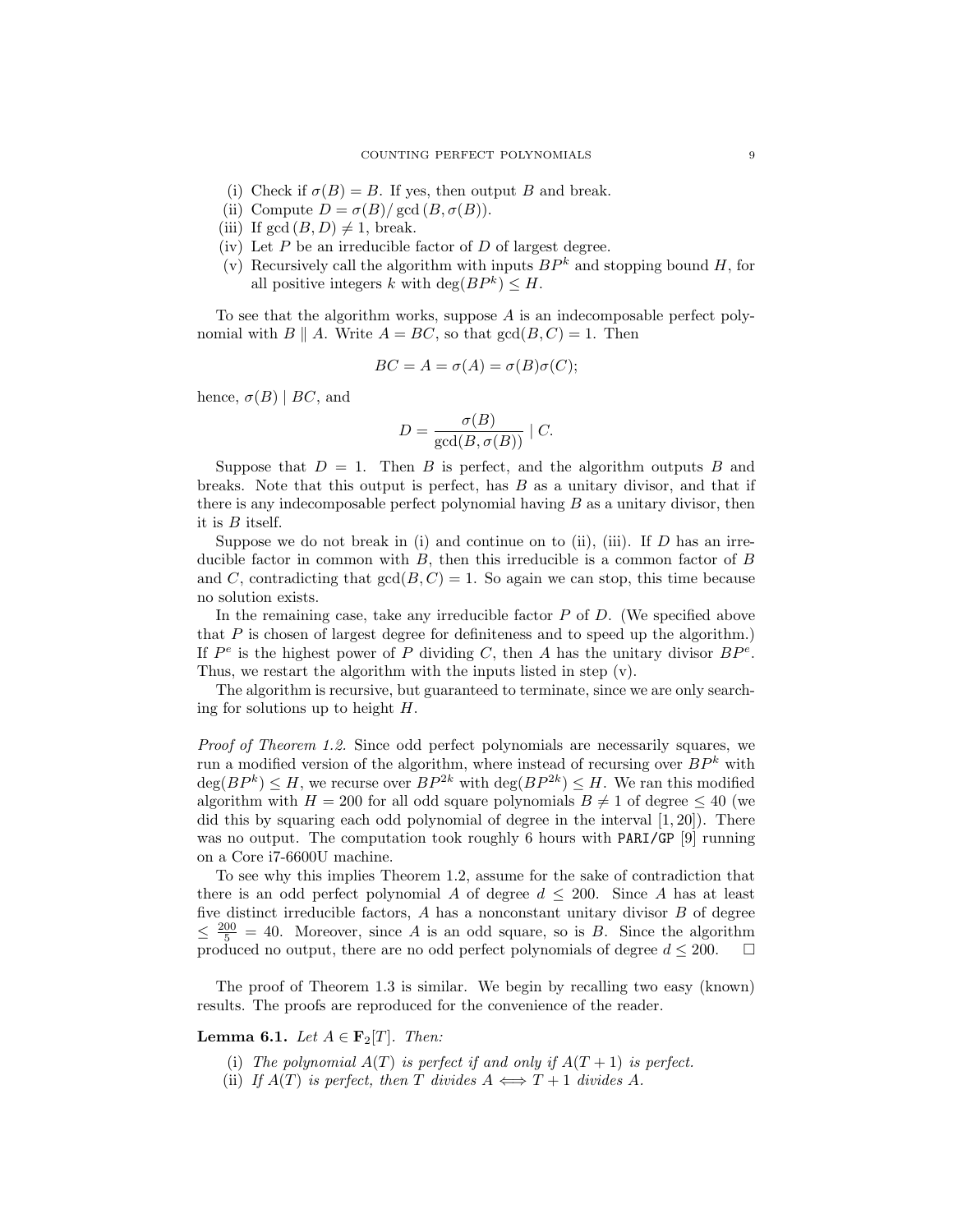*Proof.* First, note that the map  $T \mapsto T + 1$  induces an automorphism of  $\mathbf{F}_2[T]$ , which we will denote here with a tilde. Factor  $A = P_1^{\alpha_1} \cdots P_k^{\alpha_k}$ . Then the prime factorization of  $\tilde{A}$  takes the form  $\tilde{P}_1^{\alpha_1} \cdots \tilde{P}_k^{\alpha_k}$ ; thus,

$$
\widetilde{\sigma(A)} = \prod_{i=1}^k \widetilde{(1 + P_i + \dots + P_i^{\alpha_i})} = \prod_{i=1}^k (1 + \widetilde{P}_i + \dots + \widetilde{P}_i^{\alpha_i}) = \sigma(\widetilde{A}).
$$

e here with a tilde.<br>
kes the form  $\tilde{P}_1^{\alpha_1}$ .<br>  $1 + P_i + \cdots + P_i^{\alpha_i}$ ,<br>
a follows immediat<br>  $= T^{\alpha} \prod_{i=1}^r P_i^{\alpha_i}$  b<br>
se that  $T + 1 \nmid A$ . T<br>  $: + P_i^2 + \cdots + P_i^{\alpha_i}$ , so<br>
n. But then each  $\sigma$ Part (i) of the lemma follows immediately. To prove (ii), suppose that A is perfect and  $T$  | A. Let  $A = T^{\alpha} \prod_{i=1}^{r} P_i^{\alpha_i}$  be its prime factorization. For the sake of contradiction, suppose that  $T+1 \nmid A$ . Then  $P_i(0) = P_i(1) = 1$  for all  $i = 1, 2, ..., r$ . Now  $\sigma(P_i^{\alpha_i}) = 1 + P_i + P_i^2 + \ldots + P_i^{\alpha_i}$ , so that  $\sigma(P_i^{\alpha_i})(1) = \alpha_i + 1$ . Since  $T + 1 \nmid A =$  $\sigma(A)$ , each  $\alpha_i$  is even. But then each  $\sigma(P_i^{\alpha_i})(0) = 1$ , and hence  $T \nmid \sigma(P_i^{\alpha_i})$ . Since also  $T \nmid \sigma(T^{\alpha})$ , it follows that  $T \nmid \sigma(A)$ , contradicting that  $T \mid A = \sigma(A)$ . Hence, if  $T \mid A$ , then  $T+1 \mid A$ . This proves the forward implication in (ii). The backward implication follows from the forward one, by first applying the tilde automorphism interchanging T and  $T + 1$ .

*Proof of Theorem 1.3.* We ran the (unmodified) algorithm with  $B = T, T^2, \ldots$ ,  $T^{100}$  and  $H = 200$ . The computation took 3 days, and the eventual output consisted of the six splitting perfect polynomials of degrees in [1, 200], together with the list of 11 non-splitting perfect polynomials found by Canaday. We denote this set of 17 output values by  $\mathcal{E}$ .

Now we explain why this implies Theorem 1.3. By Theorem 1.2, there are no odd perfect polynomials of degree in [1, 200], so all non-splitting perfect polynomials in that range are even.

By Lemma 6.1(ii), an even perfect polynomial is divisible by  $T(T+1)$ . Hence, the seeds  $T, T^2, T^3, \ldots$  eventually capture all indecomposable even perfect polynomials. Using a tilde to denote the automorphism of  $\mathbf{F}_2[T]$  swapping T and  $T+1$ , we have from Lemma 6.1(i) that A is perfect if and only if  $\tilde{A}$  is perfect. Now either A or  $\tilde{A}$ is such that their largest-degree divisor of the form  $T^{\alpha}(T+1)^{\beta}$  has  $\alpha \leq \beta$ ; if we assume that deg  $A \leq 200$ , then  $\alpha \leq 100$ .

Thus, if A is indecomposable, even, and perfect of degree at most 200, then either A or  $\tilde{A}$  will be found by starting with one of the seeds  $\tilde{T}, T^2, \ldots, T^{100}$ . Hence,  $\mathcal{E} \cup \tilde{\mathcal{E}}$ (with the obvious meaning for  $\tilde{\mathcal{E}}$ ) contains all indecomposable perfect polynomials of degree  $\leq 200$ . It is easily checked that  $\tilde{\mathcal{E}} = \mathcal{E}$ . Hence,  $\mathcal{E} \cup \tilde{\mathcal{E}} = \mathcal{E}$ , and so all indecomposable, non-splitting perfect polynomials of degree  $\leq 200$  are already on Canaday's list.

We finish the proof by observing that there are no non-indecomposable perfect polynomials of degree in [1, 200]: By Lemma 5.1, every perfect polynomial factors into pairwise coprime indecomposable perfects. But all nonconstant perfect polynomials of degree  $\leq 200$  are even, and hence share the factor  $T(T+1)$ . This forces every nonconstant perfect polynomial of degree  $\leq 200$  to be indecomposable.  $\Box$ 

Remark. Source code for the programs used in the proofs of Theorems 1.2 and 1.3 is available from the second author upon request.

### Acknowledgements

The first and third author would like to thank the Richter Scholar Summer Research Program at Lake Forest College for financial support. The second author is partially supported by NSF award DMS-1402268. The third author would also